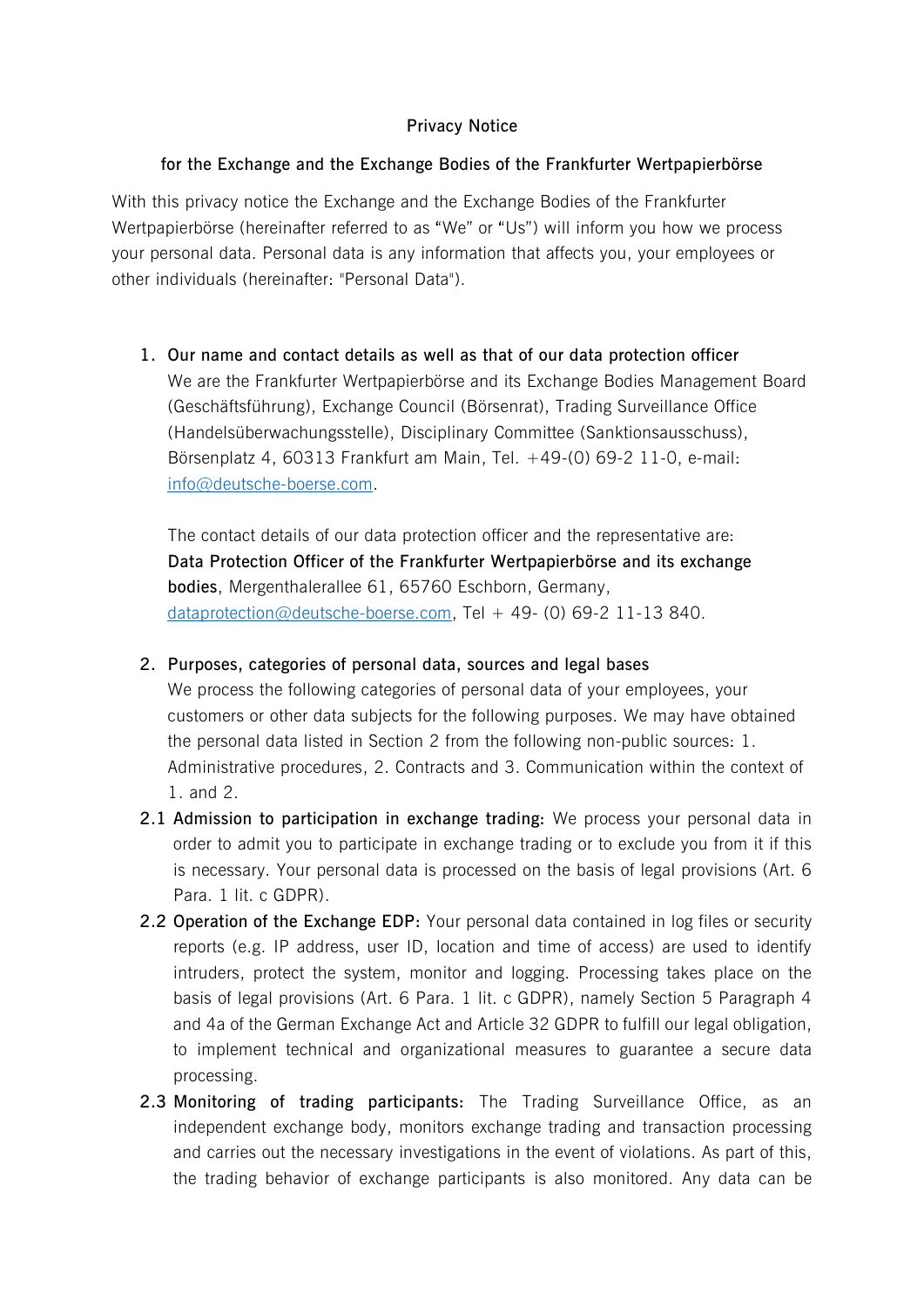transferred to another exchange in accordance with the statutory provisions if this is necessary to perform the tasks. In the event of irregularities, the Trading Surveillance Office informs the management board of the exchange of the Frankfurter Wertpapierbörse and the Exchange Supervisory Authority (Börsenaufsicht). Processing takes place on the basis of legal provisions (Art. 6 Para. 1 lit. c GDPR), namely Section 7 Paragraph 1 German Exchange Act.

- **2.4 Sanctions**: The Disciplinary Committee of the Frankfurter Wertpapierbörse punishes violations of trading participants against exchange regulations as well as violations of issuers against obligations from the admission. Personal data of the trading participant or the issuer can be processed as part of these procedures. Processing takes place on the basis of legal provisions (Art. 6 Para. 1 lit. c GDPR), namely Section 22 German Exchange Act.
- **2.5 List of listed Trading Participants:** We keep a list of the admitted trading participants according to 2.1, which is regularly transmitted to the Exchange Supervisory Authority. The processing takes place on the basis of legal provisions (Art. 6 Para. 1 lit. c GDPR), namely Section 19 Paragraph 11 German Exchange Act.
- **2.6 Access to the Exchange EDP:** To enable access to the Exchange EDP, trading participants are assigned individual user IDs and passwords that guarantee the integrity and confidentiality of the systems. Processing takes place on the basis of legal provisions (Art. 6 Para. 1 lit. c GDPR), namely Section 5 Paragraph 4 and 4a of the German Exchange Act and Article 32 GDPR to fulfil our legal obligation, to implement technical and organizational measures to guarantee a secure data processing.
- **2.7 Admission to visit the exchange:** We process your personal data in order to allow you to visit the premises of the Frankfurter Wertpapierbörse (without the right to participate in trading) or to exclude it if this is necessary. Your personal data is processed on the basis of legal provisions (Art. 6 Para. 1 lit. c GDPR).
- **2.8 Telephone recording:** In order to fulfil our legal task of ensuring the orderly trading and processing of exchange transactions, we record incoming and outgoing calls for certain telephone connections as announced by the circulars. This personal data is only used for the aforementioned purposes. In such cases, data collected can be passed on to the bodies named in Section 10 Paragraph 1 Sentence 3 German Exchange Act, insofar as knowledge of this data is necessary for these bodies to perform their tasks. The records will be deleted after ten years at the latest. The processing of your personal data is necessary for the performance of our task in the public interest (Art. 6 Para. 1 lit. e GDPR in conjunction with German Exchange Act and Exchange Rules of the Frankfurter Wertpapierbörse). You have the right to object to the processing of your personal data at any time for reasons that arise from your particular situation (Art. 21 Para. 1 GDPR).
- **2.9 Recording and reporting of transactions:** As the operator of the trading venue, we keep the relevant data on all orders for financial instruments that are communicated via the respective system available to the responsible authorities for at least five years.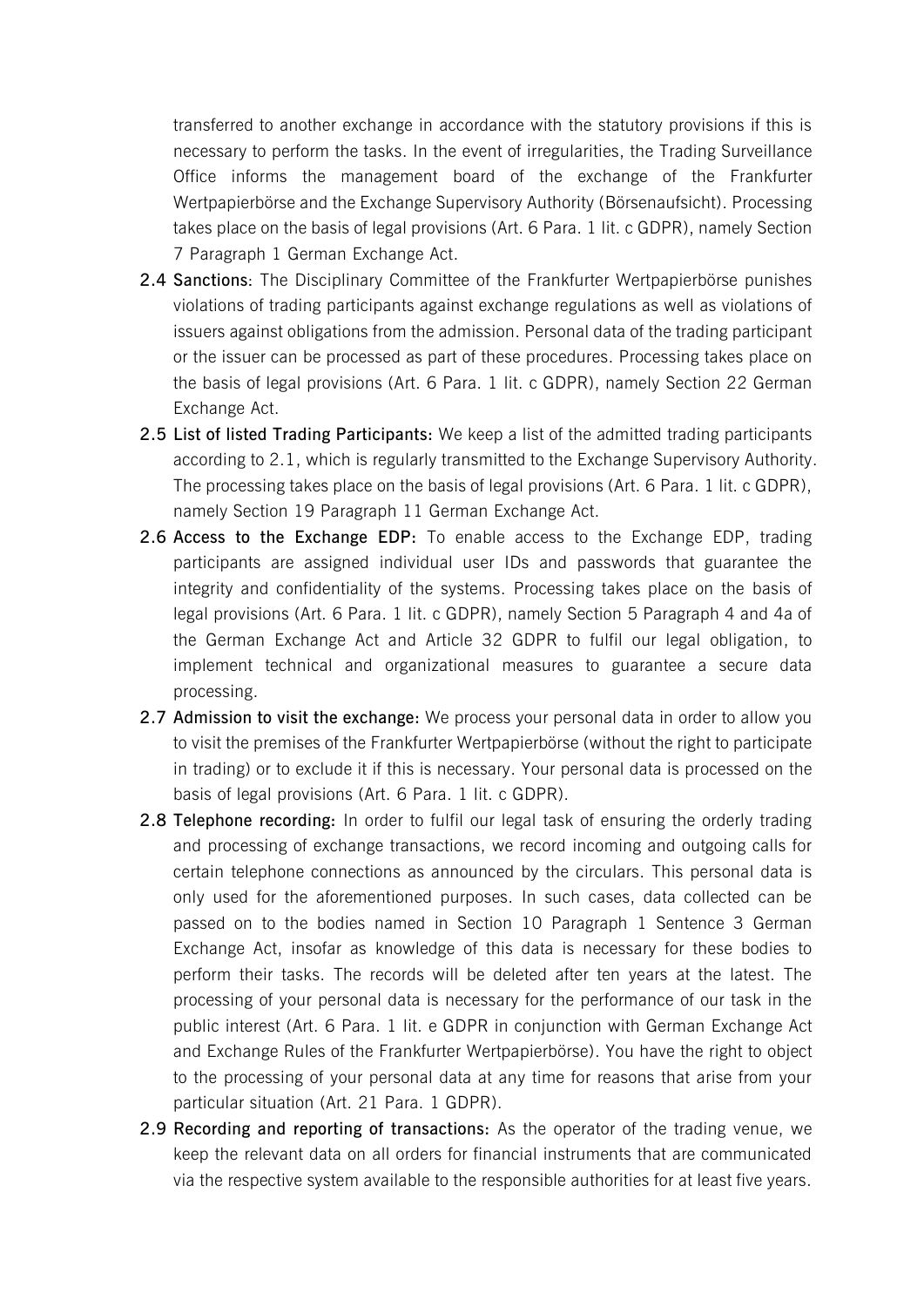The records contain the relevant data that represent the characteristics characteristic of the order, including those that link an order to the resulting transaction or transactions and the details thereof in accordance with Article 26 paragraphs 1 and 3 Regulation (EU) No. 600/2014 are transmitted. The processing takes place on the basis of legal regulations (Art. 6 Para. 1 lit. c GDPR), namely Article 25 Paragraph 2 Regulation (EU) No. 600/2014.

- **2.10 Settlement and clearing of transactions:** The netting of receivables and liabilities (clearing) for transactions concluded on Frankfurter Wertpapierbörse shall be carried out via Eurex Clearing AG or European Central Counterparty N.V. for securities defined by the Management Board. The Management Board determines the securities that, in addition to being netted via Eurex Clearing AG, may also be netted via European Central Counterparty N.V. Trading participants can notify Frankfurter Wertpapierbörse of their preferred central counterparty for such securities. If orders of trading participants that have selected the same preferred central counterparty are matched, the resulting transaction will be netted by this central counterparty. Otherwise, the transaction will be netted by Eurex Clearing AG. Delivery and cash transfer (settlement) for trades concluded on Frankfurter Wertpapierbörse occurs via Clearstream Banking AG or via another central securities depository recognised in the present Exchange Rules. This shall not apply to trades that are settled by Settlement Internalisation. The processing takes place (if necessary) on the basis of legal provisions (Art. 6 Para. 1 lit. c GDPR), namely Article 4 of Regulation (EU) No. 648/2012 and Regulation (EU) No. 909/2014.
- **2.11 Contact:** We process your personal data (such as name, email or telephone number), which you provide to us when you may contact us, especially via hotlines, to answer and process your request. The legal basis of processing your personal data is our legitimate interests (Art. 6 Para. 1 lit. f GDPR) in answering your request.
- **2.12 Member administration:** We process your personal data (such as name, address or position) if you are a member of an exchange body, e.g. in the Exchange Council, in the Disciplinary Committee, in the Trading Surveillance Office or in the management board. The processing takes place on the basis of contracts (Art. 6 Para. 1 lit. b GDPR) or legal provisions (Art. 6 Para. 1 lit. c GDPR).
- **2.13 Market Makers; Designated Sponsors; Best Services Provider; Specialists:** Personal data can be processed as part of the commissioning and monitoring of trading participants to whom certain functions are assigned during exchange trading. The processing takes place on the basis of contracts (Art. 6 Para. 1 lit. b GDPR) or legal provisions (Art. 6 Para. 1 lit. c GDPR).
- **2.14 Admission of securities to exchange trading:** We process your personal data as part of the admission of securities to exchange trading. Your personal data is processed on the basis of legal provisions (Art. 6 Para. 1 lit. c GDPR).

### **3. Automated individual decisions**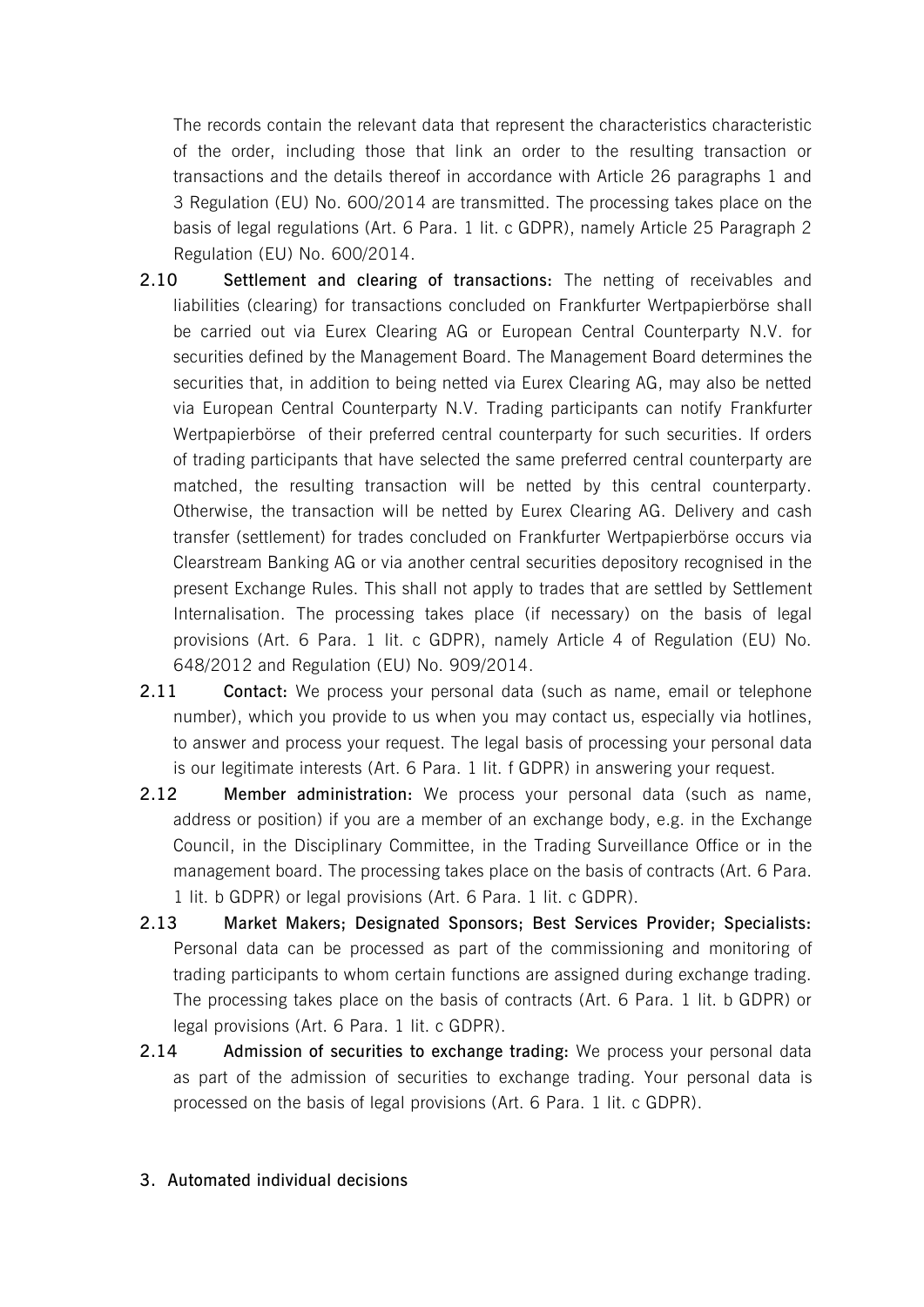We do not make automatic decisions that are based solely on automated processing, including profiling, and that have a legal negative impact on you or could significantly affect you in a similar manner.

# **4. Disclosure of personal data to third parties**

Any transfer of Personal Data that you provide to us to EU service providers (e.g. for purposes of IT hosting, operation, visitor management and support), is based on prior signed data processing agreements according to GDPR requirements.

If we transfer Personal Data that you provide to us to third parties that are located outside the European Union (e.g. in the US), We use so-called EU Model Clauses (see EU Model Clauses under http://ec.europa.eu/justice/dataprotection/international-transfers/transfer/index\_en.htm) or use other appropriate safeguards if there is no adequacy decision by the European Commission for such country.

We may transfer your Personal Data to public authorities where this is required by the applicable law (e.g. the German Exchange Act (Börsengesetz) or the German Securities Trading Act (Wertpapierhandelsgesetz). A transfer of your Personal Data is also permitted if there is a suspicion of a criminal offence or the abuse of our services. In this event, we shall be entitled to transfer your Personal Data to the criminal prosecution authority.

# **5. Retention periods**

The retention period of personal data depends on the purpose of the processing. We will collect personal data in accordance with no. 2. as long as (i) as required for the respective purpose and / or (ii) according to the applicable statutory retention periods. We keep the personal data provided by you for as long as necessary to carry out our business or administrative relationship with you or your company, plus the retention periods that are required by law (e.g. due to tax regulations).

# **6. Rights of the individual (including the right to object)**

According to the applicable data protection law, you have the right:

- To request information, correction and / or deletion of your personal data
- to request the restriction of the processing of your personal data
- tell us that you do not want to receive promotional information; and
- (under certain circumstances) to request that certain personal data be transferred to you or to third parties, which you can initiate by contacting us under the above-mentioned contact information.